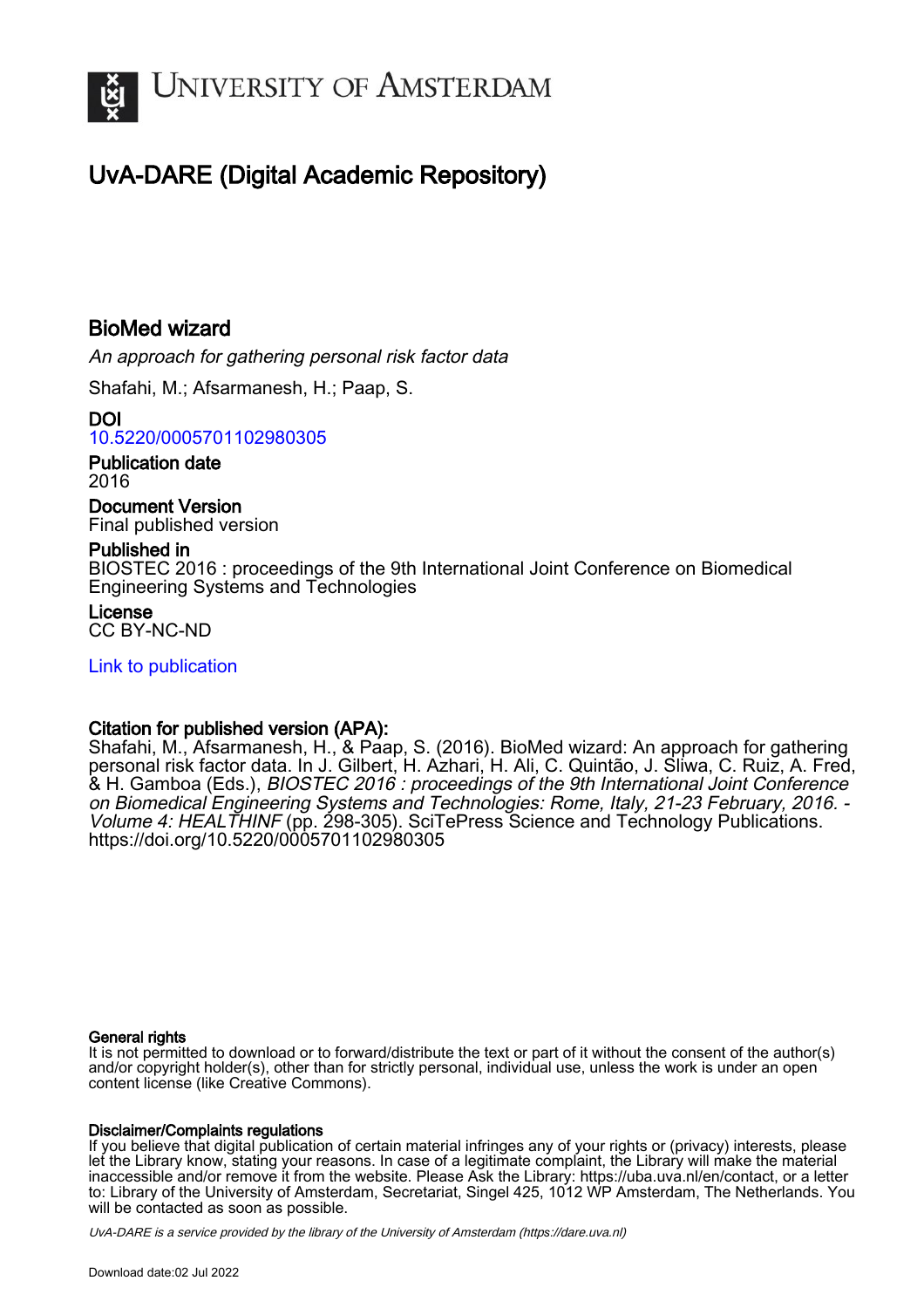### BioMed Wizard *An Approach for Gathering Personal Risk Factor Data*

Mohammad Shafahi, Hamideh Afsarmanesh and Stefan Paap

*Informatics Institute, Faculty of Science, University of Amsterdam, Science Park 904, Amsterdam, The Netherlands*

Keywords: BioMed Wizard, Personal Data, Privacy, Risk Factors, Survey, Data Collection, Socio-economical Aspects.

Abstract: People can be at risk of developing some serious diseases without being aware of it. Such diseases either do not present symptoms in early stages or have simple symptoms that are ignored or not properly identified by patients, due to their lack of medical know-how. On the other hand, in order to provide patients with early indications of their risk level on developing such diseases, specially for chronic diseases such as diabetes type 2, it is necessary to collect substantial amount of personal data about risk factors related to the disease. A smart wizard software applying the approach developed in our study, which brings awareness about some socio-economical concerns of patients, can increase patients' engagement in providing their personal data. The case study focuses on the diabetes type 2 and some socio-economical concerns of patients, including privacy invasion, time, and cost. In this research, the willingness of a sample group of more than 100 people is surveyed, in providing their personal data, for three different scenarios and related to nine main risk factors. The results collected in this survey is then applied to develop four user-specific data collection flow models, to be implemented in a smart wizard software.

## 1 INTRODUCTION AND RESEARCH APPROACH

For a number of diseases, people can be at risk of developing them, without being aware. Such diseases do not present symptoms in early stages or have symptoms that are typically ignored or not properly identified by patients due to their lack of medical know-how in identifying symptoms. However, it is very important to recognize diseases in their early stages of development, in order to reduce the chance of life threatening situations. An example of a disease that can develop without alarming with early symptoms, is diabetes mellitus type 2. This is a chronic disease that causes high levels of glucose in the blood. Diabetes can result in serious complications such as heart disease and stroke, obesity, high blood pressure, blindness, kidney disease, nervous system related diseases and more (Zhang and Zhao, 2013).

According to the World Health Organization, in 2012, 1.5 million deaths were directly caused by diabetes (World Health Organization, 2014) demonstrating the importance of detecting the risk of diabetes for the general public in an early stage. Diabetes type 2 can be developed during any stage of ones life. Several risk factors are known to be associated to this dis-

ease, which vary from someones lifestyle that can influence the risk of developing diabetes type 2, but also inheritance (i.e DNA) can be of influence. Therefore, people are not always aware of being in risk of developing diabetes. Although lack of exercising and consuming unhealthy food might not have a direct (negative) influence on someone, but it increases his/her chance of developing the disease. Early detection can reduce the burden of complications of diabetes, if treated on time (Knowler et al., 2002). As such bringing awareness and insight of the possible risk level of developing diabetes, based on information provided about current personal habits and status (i.e risk factors), will definitely help with this illness. Although many researchers have designed prediction models for risk of developing type 2 diabetes(Abbasi et al., 2012), the current process of assessing the risk of developing a disease entails setting appointments with general practitioners or specialists as a starting point, followed by conducting a blood test. This can be a time consuming and costly process for diagnosing the risks at the early stages. To reduce the time and cost of such process, and in order to have a more extensive coverage of the assessment process, one would like to only perform such a process when necessary and after an initial screening and diagnosis process.

#### 298

Shafahi, M., Afsarmanesh, H. and Paap, S.

BioMed Wizard - An Approach for Gathering Personal Risk Factor Data.

DOI: 10.5220/0005701102980305

In *Proceedings of the 9th International Joint Conference on Biomedical Engineering Systems and Technologies (BIOSTEC 2016) - Volume 5: HEALTHINF*, pages 298-305 ISBN: 978-989-758-170-0

Copyright (C) 2016 by SCITEPRESS - Science and Technology Publications, Lda. All rights reserved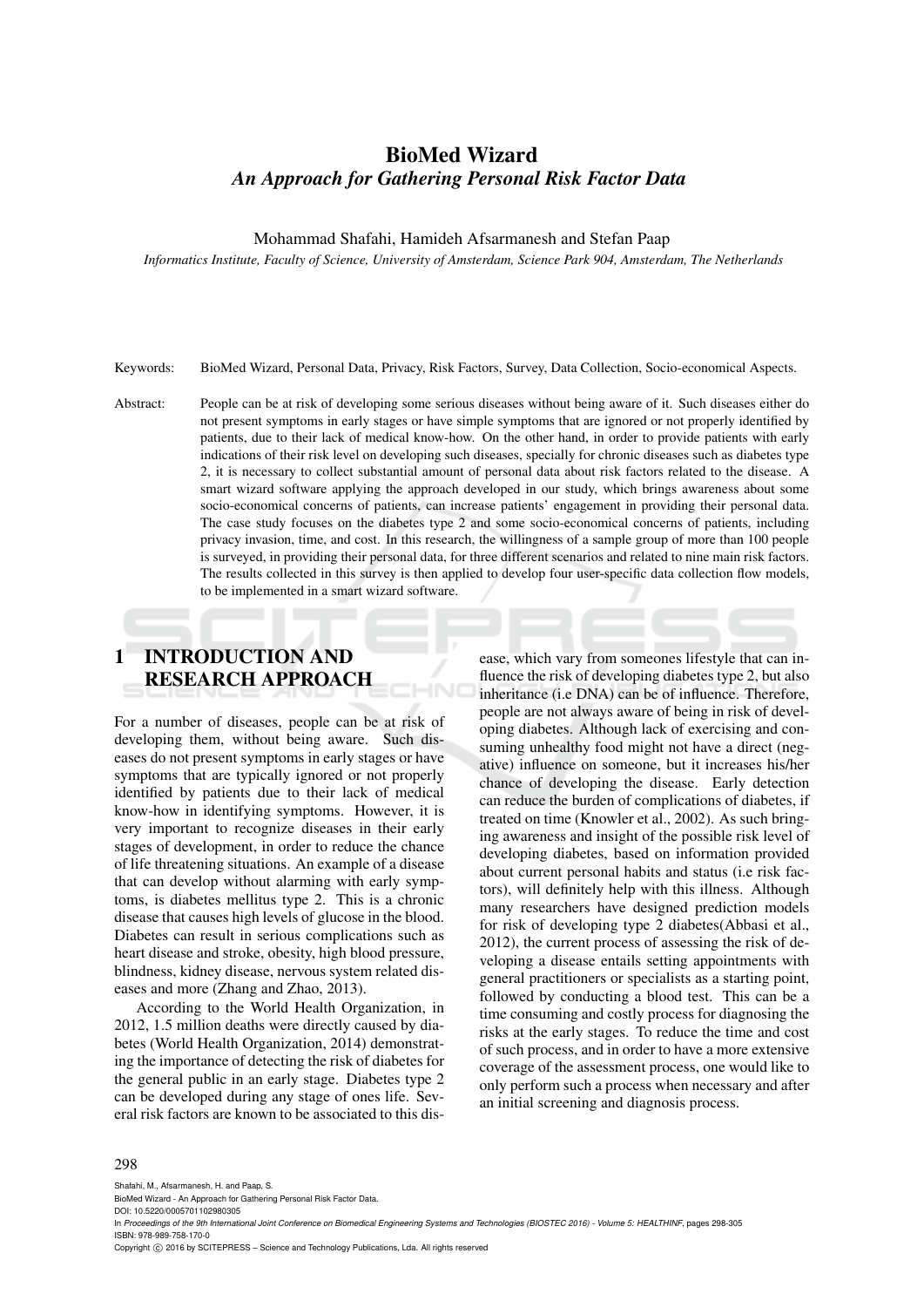There are online software wizards that provide users with information about diabetes, but these are often only based on a limited number of risk factors (e.g. only asking about the gender). For example after a gender selection option, the online wizard provides all risk factors and symptoms specific for that specific gender. Although this could be helpful, it still very much leaves the assessment of the risk level to the patients, and depends on the proper identification of the symptoms by them. However, the indication of the patients risk level can be further clarified and can be made more precise if more risk factors are measured or identified from the user. For example tools such as the Diabetes Risk Score (Lindström and Tuomilehto, 2003) use information about certain risk factors such as age, BMI and diet to calculate a score that indicates the risk level of developing diabetes type 2.

In this research we aim to develop an approach for user specific data collection that can be developed within a smart wizard software to provide users with an indication of their current risk level, with the consideration of socio-economical aspects in the collection process. A smart wizard software automatically adapts future data collection based on the data that the user has provided up to that stage. By doing so, the software creates a user specific flow for entering data, helping the user to traverse through the process, making it easier, faster, and more efficient in a user centric manner. In the case of this research the focus is more on what, how, in which order, and how frequently to collect risk factor data. Next to focusing on these, we focus on factors such as cost, time, and the needed effort, since these are also factors that play important roles on the willingness of someone to share data. Therefore, socio-economical aspects are also taken into consideration. The goal here is to get insight on what data can be realistically gathered and from where, and how it can be gathered for different types of scenarios when considering diffident phases of screening for diabetes as an example disease. As such in this research we try to answer the following research question:

#### *How can personal data be collected from users when considering socio-economic barriers?*

In order to address this research question a fivephase research approach has been designed, consisting of the following phases: *1*) Identification of Main Risk Factors and Relevant Bio-markers, *2*) Design of the Survey, *3*) Evaluation of the Survey, *4*) Conducting the Survey, and *5*) Analysis of Results and Design of User Specific Data Collection Flow Models.

#### 2 RELATED WORK

With the introduction of electronic medical files, created and stored in digital systems, it became more easy to share medical information. Later with the introduction of electronic health records (EHRs), electronically sharing medical information about patients with third parties became feasible and trivial for hospitals upon the request of patients. This provided patients with more control over the availability of their medical information.

Although research in 2009 (Jha et al., 2009) shows that US hospitals still struggle to implement the electronic forms of health records (9.1% make use of a basic EHR system), a study in 2014 (Adler-Milstein et al., 2014) showed that at least 50% of the US hospitals make use of a basic EHR system. This adoption is not limited to hospitals, but also other medical professions, such as physicians, show an increasing trend of using EHR systems (Xierali et al., 2013). These studies show that EHR systems are becoming more popular and the use of them will continue to rise in the coming years. Since these electronic health records contain medical data about the patient, information about risk factors are likely to be found in these files. A study in 2009 (Hivert et al., 2009) used information stored in electronic health records to find patterns that identify patients with metabolic syndrome that would put them at larger risk of becoming obese and develop diabetes. This study demonstrated that electronic health records can play an import role as data sources in identifying patients with a risk of developing diseases.

Although such sources of data look promising one must investigate the level of willingness and the situation in which people are willing to provide access to their electronic health records. Studies have investigated the willingness of users to share information in general for a certain cause. A study (Teixeira et al., 2011) has investigated the willingness of HIV patients to share personal health information with others. The founding of the study suggests that the vast majority (84%) are willing to share this data electronically, but the individuals who would receive the shared data have to be involved in the direct care of the patient. Fewer patients (39%) are willing to share it with noncarers electronically. Another study (Beckjord et al., 2011) has looked into the willingness of cancer patients to exchange personal related information electronically. They have compared participants who are diagnosed with cancer against participants who are not diagnosed, and have found that people who are diagnosed are much more willing to share this information to help others. A research done in 2014 (Pickard and Swan, 2014) has concluded that there is a strong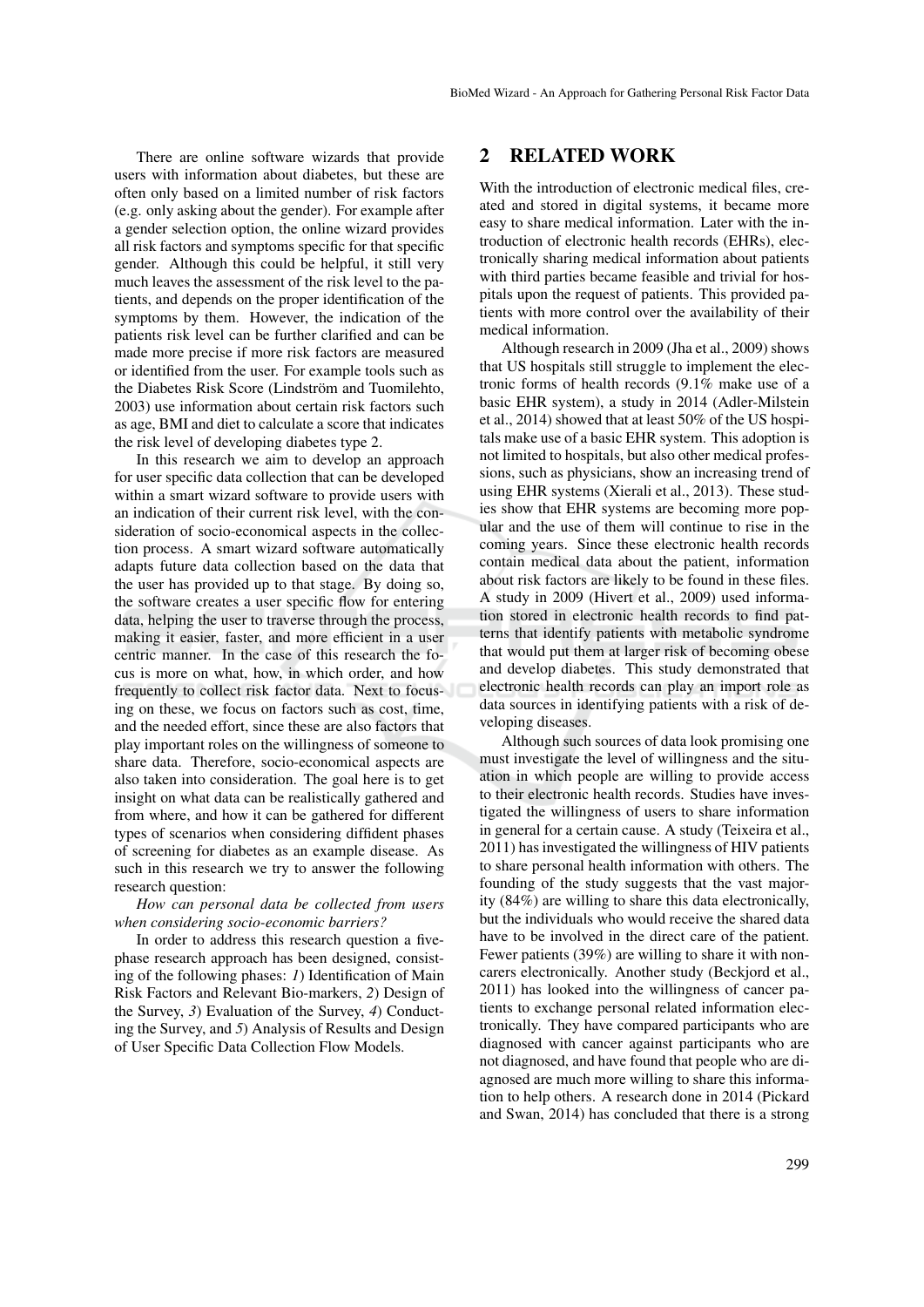willingness of people to share personal data in order to enable next generation health care services, ultimately leading to improved health outcomes for all.

These findings suggest that people are willing to share personal information electronically, which is also an important requirement for a smart wizard software, but these studies also suggest that the amount of information shared differ depending on the amount of engagement the patient has in a specific disease and how the share of this information directly influences their health conditions. In this research we further investigate the willingness of people in sharing personal information in a more fine grained manner (i.e. bio-markers' level) while taking into account the influence of their profile (i.e demographics and engagement with disease) and will investigate the possibility of adjusting data collection based on the users profile and level of engagement.

### 3 IDENTIFICATION OF RISK FACTORS AND RELEVANT BIO-MARKERS

There are many studies on individual risk factors related to diabetes mellitus type 2, such as obesity (Tirosh et al., 2011), diet (Montonen et al., 2004) and ethnicity (Harris, 2001) but Mayo Clinic (Mayo Clinic, 2015) and the Dutch National Institute for Public Health and Environment (Rijksinstituut voor Volksgezondheid en Milieu, 2013), have provided an extensive collection of the main risk factors including: age, obesity, ethnicity, family history, genetic factors, diet, smoking behavior, pre-diabetes, gestational diabetes (pregnancy diabetes) and (in)activity. But in order to assess the risk level of developing diabetes type 2, we are interested in collecting bio-markers related to risk factors. Bio-markers are aspects of the body that can be measured in order to understand the current condition of the risk factors. As an example, for the risk factor obesity, BMI (Body Mass Index) can be considered as a bio-marker and can be calculated based on two other measurable bio-markers being the height and weight of the patient. The same applies in the case of genome factors, where the genome sequence is considered, so that research can focus on the specific parts needed to determine the genome factors regarding diabetes.

Although most risk factors can easily be mapped to a bio-marker and are easily perceived, there are others that are perceived differently by different people such as being active or not (Shephard, 2003). This makes the measurement of these risk factors unreliable (Prince et al., 2008). Such risk factors have not

been incorporated in this research as covering all possible perspectives of such risk factors (e.g. cycling as a perspective to measure activity) is not feasible and would cause misinterpretation of the results of this research.

Based on the above for the proof of concept, only 9 main risk factors/bio-markers have been selected in order to be incorporated into the survey, including: age, weight, height, ethnicity, family history, genome sequence, diet, smoking behavior and pre-/pregnancy diabetes. This is also due to the fact that in this research we are not focused on identifying all possible risk factors or providing the best possible risk prediction model, rather investigating the feasibility of a personalized data collection experience to reduce socio-economical barriers.

#### 4 DESIGN OF THE SURVEY

In order to measure the willingness of people to share information about risk factors, a survey has been conducted. The guidelines suggested by the literature (Fink, 2012; Dörnyei and Taguchi, 2010) have been followed to ensure the validity and quality of the results and the conclusions. The survey is designed in a manner which: *i*) provides confidence that the questions are answered with appropriate awareness, *ii*) the engagement of the participants in the survey is maximized, and *iii*) false responses, due to privacy concerns or boredom, is minimized. To achieve the above a set of rules have been designed, that the survey should comply to: *1*) The time needed to answer all questions should be approximately 5 minutes; *2*) The questionnaire should not contain more than 30 questions; *3*) The questionnaire should be available in the language of the majority of the sample population (Dutch) and in English; *4*) Only complete submissions are acceptable, as such, partially filled questionnaires are not acceptable; *5*) The survey should be conducted in a completely anonymous manner; *6*) The minimum age of the participants should be 18; The questionnaire of the survey has been designed in a manner that for each bio-marker, the participants will be asked to respond to four types of questions:

Situation Questions. As we are interested in considering diffident phases of screening, four different scenarios with an increasing level of confidentially have been designed: *1*) Social chatting *2*) (General) research *3*) Family related *4*) Diagnosed

Each scenario has been fitted with an appropriate image to visually attach the participant to the scenario and a lines of text representing the situation. For each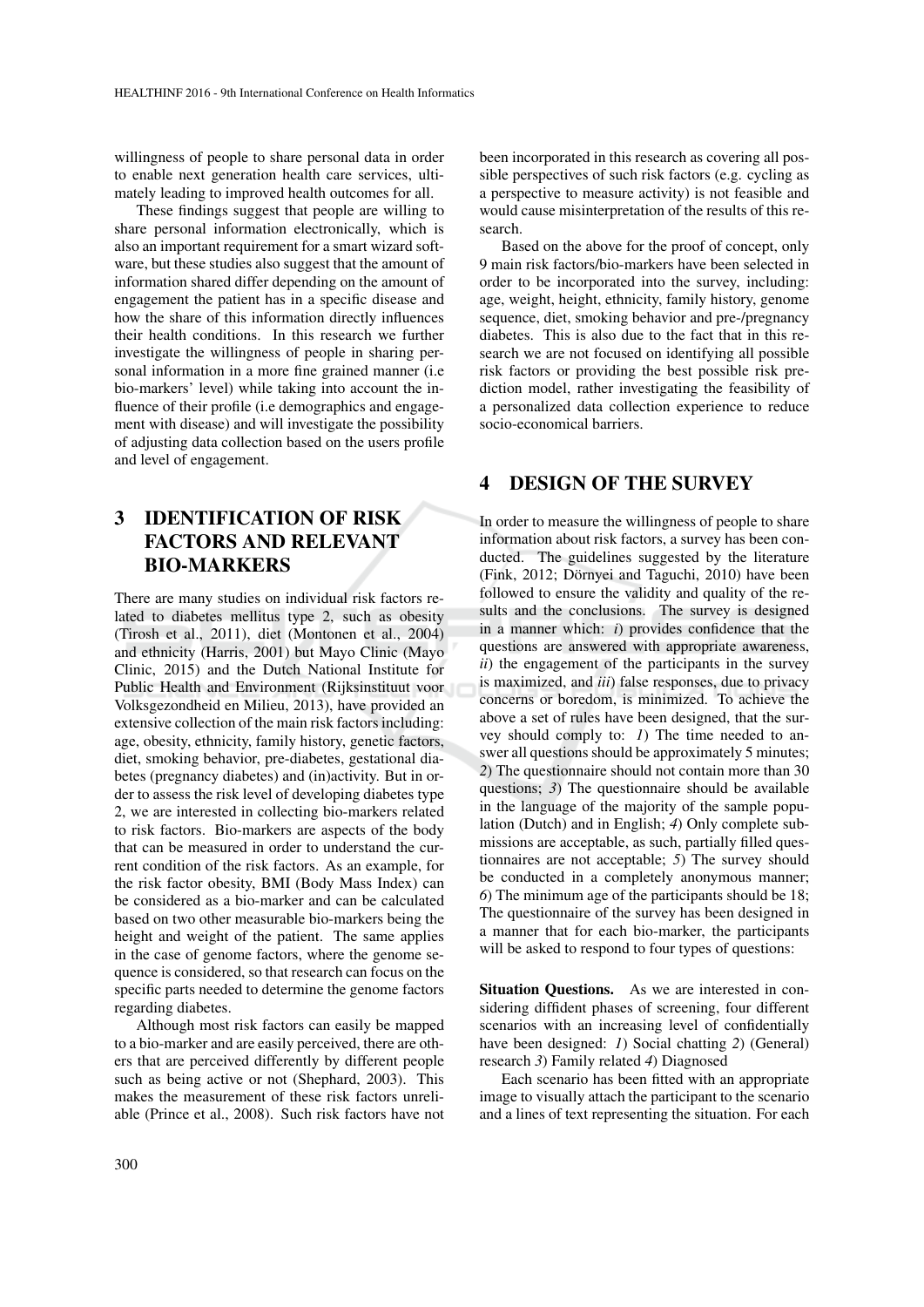bio-marker, participant are asked to select in what situation(s)/scenario(s) they would provide information regarding that specific bio-marker. Participants can select none, one or more options. If one or more options are selected, follow-up questions will be presented to them regarding that specific bio-marker otherwise they can proceed to the question(s) about another bio-marker.

Means of Providing Information. If the participant selects one or more scenarios, he/she is asked about the means of which he/she prefers providing information about the specific bio-marker in the specific scenario(s). All bio-markers are provided with the option to manually provide information as well as through an electronic health record (EHR). We have assumed that if EHR is chosen as a means of providing bio-marker information, then this information in definitely available in the EHR of the participant. Besides these two options, several bio-markers have other option. *Age* can also be shared through social networks. The same accounts for *family history*. Although it is very unlikely to find information about diabetes of other family members on their social network, relationships between them can be extracted from these networks. By questioning the users about diabetes in their families, a more detailed profile can be created of the user: a parent is of larger influence than a far relative. Finally, information about *pregnancy diabetes* can be shared through social networks. If, for example, information about pregnancy is found on the user's network, by analyzing their posts, a more specific question about their pregnancy can be asked. As for *weight*, another mean of providing information is presented: a smart scaling device. These devices, such as the Fitbit<sup>1</sup>https://www.fitbit.com/aria Aria and Withings smart body analyser<sup>2</sup>, are able to measure someones weight and wirelessly transmit it to an external application. Over all, depending on the scenario and bio-marker a sub-set of the following means of providing information, that are applicable, is presented: *1*) Manually providing the data through an online form *2*) Through Social Media *3*) Through your Electronic Health Record (EHR) *4*) Through smart devices In this type of question multiple options could be selected and a minimum of one option is required.

Frequency of Providing Information. For certain questions another follow-up question is the frequency

of providing information. Certain risk factors, such as weight, diet & smoking behavior can frequently change and therefore have an important influence on the current risk of developing diabetes. So the frequency of sharing the information by the participants is also an important factor that should be measured in order to get a more detailed insight. For each *mean of providing information* question, a separate question for the frequency of sharing information might also be asked. So for example if both *manually filling in an online form* and *through a smart scaling device* are selected, two extra questions appeared: one question for each. This is done due to the fact that there could be a large difference between filling in an online form or transmit data automatically with a smart scaling device with regards to effort as well as cost. Manually providing the information requires more time than stepping on a scale that automatically transmits the data to the application, but the purchasing price of such a scaling device is also a factor to consider. Therefore, the participants are given the flexibility to accurately indicate this. Not every *means of providing information* question have a follow-up question for frequency. For example, length (as an adult), ethnicity and genome sequence are factors that do not change over time. Over all, depending on the means of providing information, scenario and bio-marker a sub-set of the following frequencies of proving information, that are applicable, is presented: *1*) Only once, *2*) Monthly, *3*) Weekly, *4*) Daily, *5*) Whenever I feel like, and *6*) Permanent Access. In this type of question multiple options could be selected.

Demographics. Questions related to each of the nine risk factors of diabetes used for this research and the associated questions are located in separate pages of the questionnaire. Besides these pages, two other pages are placed before these questions. The first page contained demographic questions, such as *what is your sex*, *what is your age group* and *do you know someone with diabetes* in order to investigate possible differences between demographic groups. For example the willingness to share information for diabetic research in people that know someone close to them diagnosed with diabetes compared to others is higher as they know how it is like to live with diabetes (Beckjord et al., 2011). The ages groups are divided into three groups: youth (18-24 years), adult (25-64 years) and senior (65+ years), based on the Canadian age classification standard. No option has been provided for ages less than 18 as the minimum age of 18 is set as a rule for the questionnaire, in order for the participant him/her-self be able to decide on sharing personal information.

<sup>1</sup>https://www.fitbit.com/aria

<sup>2</sup>http://www.withings.com/eu/en/products/smart-bodyanalyzer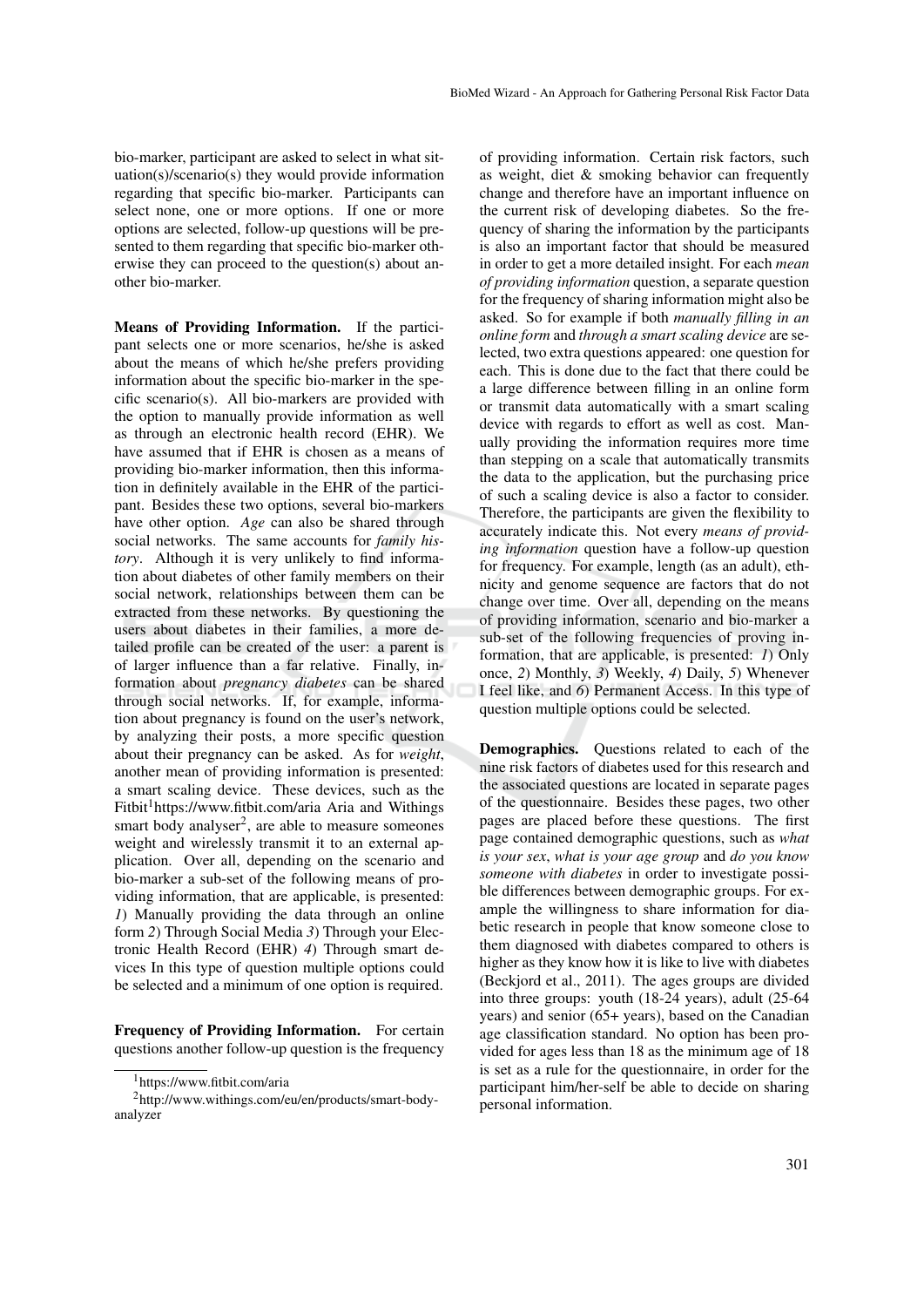### 5 EVALUATION OF THE SURVEY

In order to develop a solid and sound questionnaire and in order to evaluate the compliance of the survey with the set rules discussed in section 4 an update cycle is used to improve the questionnaire. After each round of the cycle, the updated questionnaire's compliance to the rules are re-verified. In the first step the questionnaire is tested by three experts. The purpose is to test if the setup is correct (e.g. to verify the questions, the question formulation, availability of answers ) and to test the initial fitness to the set rules. Then a small pilot group of 10 participants are invited to participate in the questionnaire.The purposes of this phase is to verify the understandability of the questionnaire for a broader audience and to measure the required time to answer the questionnaires. The later is needed in order to verify if the questionnaire satisfied the set rules. The results indicate that in average the time needed to answer the questionnaire is 6 minutes, 19 seconds and the median is 5 minutes, 21 seconds. After further investigation it becomes clear that two participants took almost twice as long as the others due to external interruptions (e.g phone call), making the average time longer than projected. After removing the outliers, the time needed to complete the questionnaire is satisfying (5 minutes, 42 seconds). Finally, every member of the pilot group is contacted and asked for feedback. Each question is discussed as well as the setup of the questionnaire. The feedback of the participants are then applied to the questionnaire. For example, it has been noted that the term *genome sequence* is not very clear, as well as pre-diabetes and pregnancy diabetes. In order to clarify the risk factors/bio-markers additional links to external web-pages are added with more information about genome sequences, pre-diabetes and pregnancy diabetes. Also the images of the scenarios are upgraded to better quality images. After these and other changes are applied, the questionnaire is then tested again.

### 6 CONDUCTING THE SURVEY

The survey is implemented using LimeSurvey<sup>3</sup>, an open source software for implementing complex surveys. LimeSurvey provides several features such as exportable paper-based version of the online questionnaire, follow up questions, multilingual support, and time-tracking. The PHP web application is installed on a private web server and made available. To ensure the privacy of the participant, secure connections are established using the SSL encryption protocol to prevent unwanted interception between the private server and the participants web browser. The start page provides the participant with information about the context of the questionnaire as well as an estimated completion time and information on how their information will be processed and handled, anonymous. Participants can also choose their preferred language: English or Dutch with the default set to English. When the participants are finished, they are presented with a thank you screen with a link to a page with information on diabetes type 2. This page is provided in order to create more awareness as well as inform the participant about diabetes mellitus type 2 and its risk factors. The survey is also advertised by means of email, social media and physical posters. The survey is conducted for two consecutive weeks and then closed. In total 116 responders have participated in the survey, 11 of which are incomplete. As such a total of 105 completed submissions are gathered resulting in a completion rate of 90.5%. The average answering time is 6 minutes, 46 seconds. This average response time is longer than projected (5 minutes), but further investigation shows some high response times (>25 minutes) that could indicate external interruptions in the survey process for some participants. The median however is 5 minutes and 22 seconds, which is satisfying regarding the rules set. Four participants out of the 105 complete results have only selected one scenario for all risk factors , while the intention is to select all applicable options. Since these results could act as outliers, they have been excluded from the analyse, as such reducing the number of valid responses to 101. Out of the valid responses, 39 participants are youth (18-24 years), 58 adults (25-64 years) and only 4 seniors (65+ years). Although the senior population is significantly lower in the sample group, this will not influence a smart wizard software for screening diabetes as the seniors are not in the target group for such a software. On the other hand 46 of the participants are male and 55 are female, suggesting an acceptable split between both genders. Although the participant are from 17 different nationalities, 74% of them have a dutch nationality. This is due to the fact the the research is conducted in the Netherlands. Finally our population is quite well distributed between different disciplines (23 from Computer & Information sciences, 24 from Biological & Health Sciences, 22 from Engineering, Physical & Social sciences and Psychology, and 32 from other educational backgrounds). While the level of education has shown not to influence the understanding of privacy, the field of study has been

<sup>3</sup>https://www.limesurvey.org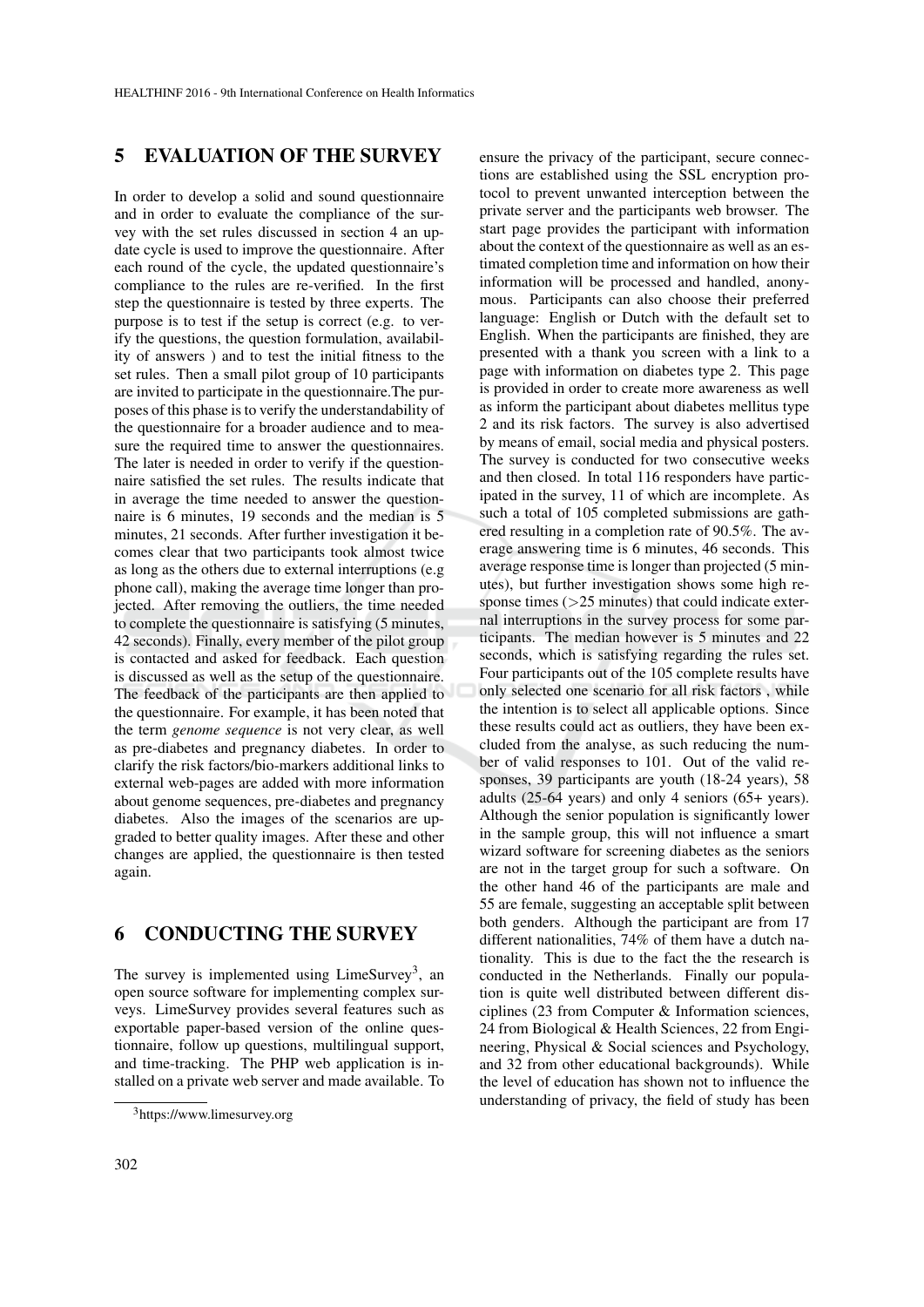| Frequency               | <b>Selection Rate</b> |
|-------------------------|-----------------------|
| Whenever I feel like    | 38.5%                 |
| Only once               | 19.6%                 |
| Monthly                 | 17.6%                 |
| Weekly                  | 10.6%                 |
| <b>Permanent Access</b> | 3.2%                  |
| Daily                   | $2.9\%$               |

Table 1: Overview of selection rates for frequency of providing information.

suggested to have such an influence (Ferreira et al., 2011). Other than this, the understanding of the importance of sharing this data for medical research might influence participants choice on sharing their information. The distributed between different disciplines in our study prevents biased results due to these factors.

### 7 STATISTICAL ANALYSIS AND USER SPECIFIC DATA COLLECTION FLOW

The statistical analysis shows that, as expected, an increasing amount of positive responses can be seen when the scenarios become more confidential. The *diagnosed* scenario is the most selected, with a 94.4% selection rate, followed by *family related situation*, *(general) research* and *social chat* scenarios with selection rates of 90.7%, 69.9%, and 53%, respectively. When looking at the means of providing information, *manual submission* of information is by far the most selected option with a selection rate of 28.9% followed by *EHR*, *Smart Devices*, *Social Network* with selection rates of 10.9%, 7.1%, and 1.9% , respectively. However, when only looking at means of providing the genome sequence, we can see that the selection rate for providing through *EHR* is 30.7% while *manual submission* is 29.8%. For all other risk factors/bio-markers, manual submission has been chosen substantially more. Finally, the frequency of providing information when applicable (weight, diet and smoking) are shown in Table 1. As visible, the option *Whenever I feel like* is by far the most selected frequency. Although for the risk factors weight and diet the second most selected frequency is *Monthly*, and for smoking, the second most selected frequency is *Only once*.

Using the above statistical analysis and by finding significant differences between different demographic groups, a user specific data collection flow model is designed using BPMN 2.0 for each scenario, that represents a smart wizard software for each screening phase. The significant differences are found used

Table 2: Overview of selection rates for risk factors for the social chat scenario.

| Bio-marker/Risk factor  | Selection Rate |
|-------------------------|----------------|
| Age                     | 80%            |
| Smoking                 | 79%            |
| Ethnicity               | 75%            |
| Height                  | 74%            |
| <b>Diet</b>             | 58%            |
| Weight                  | 49%            |
| Family history          | 29%            |
| Pre-/Pregnancy diabetes | 24%            |
| Genome sequence         | 14%            |

the binary logistic regression method. And if a significant difference is found, the Crosstabs method is used to discover the cause of the difference. A significance level of  $p < 0.05$  is used to indicate significant differences for all methods. In order to demonstrate how these significant values are used to implement the model, one of the developed models (i.e social chat representing the initial screening phase) will be discussed in detail. Each model consists of three lanes, two of which are the most important: the software lane and the user lane. The software lane represents the action preformed by the smart wizard software, such as asking a question. The user lane on the other hand represents the action by a participant in the screening process, such as providing an answer. Finally, the third lane represent external services that are invoked to retrieve information. The order in which the questions are asked in the model is based on the willingness of people to share their data related to a bio-marker. Table 2 demonstrates the distribution in which the respondents are willing to share information in social chat context. As visible most of the participants are willing to provide their age, while the least are willing to provide their genome sequence. This order is used to prevent offending users of the software, by asking for data that are not likely to be share by them, and to keep the user engagement with the wizard to its maximum.

Now that the order in which questions are asked by the software has been set, the focus lies on what can and cannot be asked to the users regarding a higher chance of offending them. To achieve this as stated in the method, a binary logistic regression has been conducted. If a significant result was found, a crosstabs method was used to get insight on what caused the significant difference. Our findings suggest that women are significantly less likely to provide information about their age, height and weight compared to men. On the other hand our finding also suggest that non-Dutch (minorities) are significantly less likely to provide information about their age and height. These significant differences are modelled into the smart wizard software model. There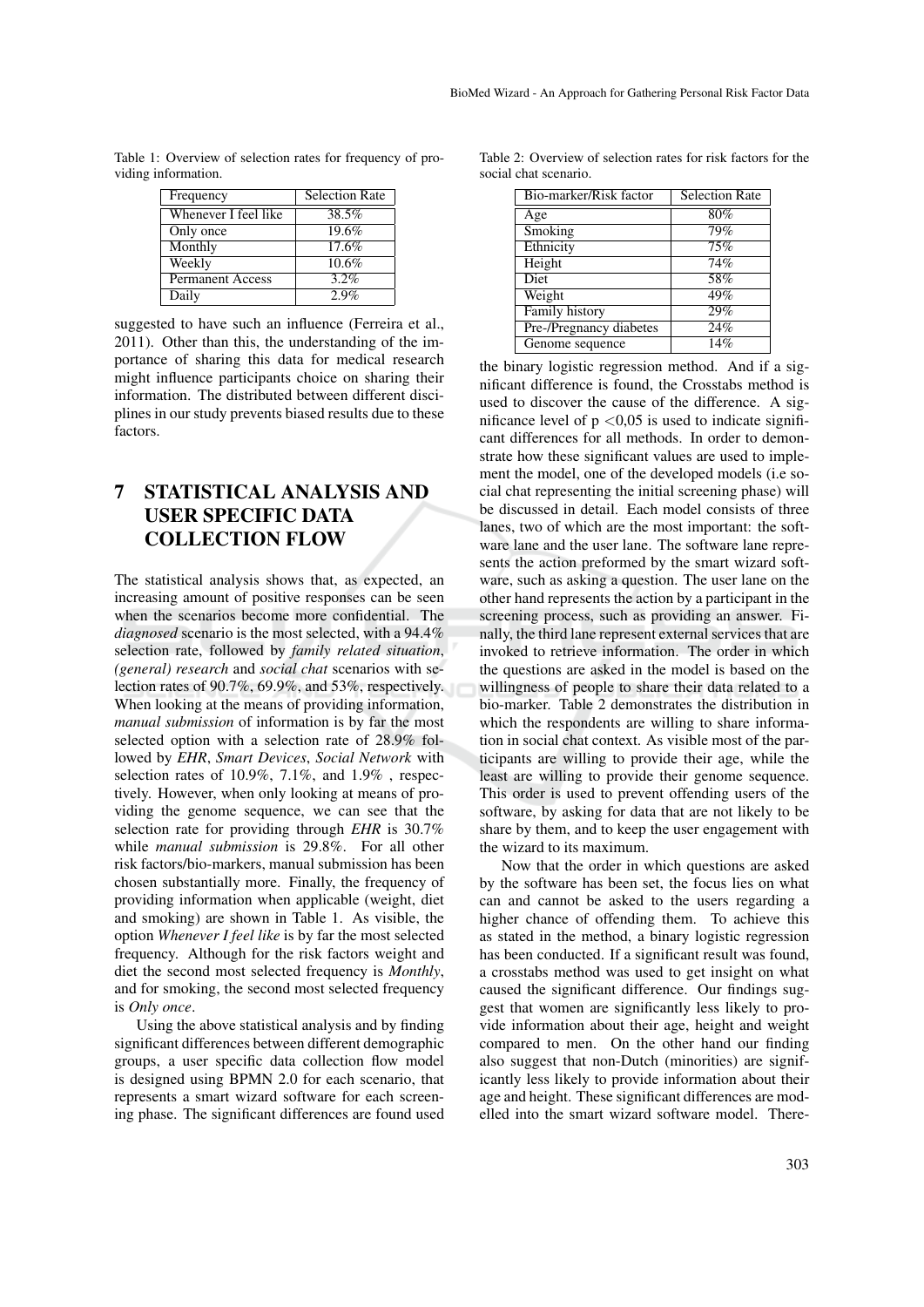fore, the software asks the user for his/her sex as well as nationality first in order to decide what questions should be presented further. The complete model for the social chat scenario is illustrated in the BPMN notation<sup>4</sup>. The first two questions ask about the sex and nationality. After which the age is asked about. However, due to the identified significances the model is adjusted. The same approach is followed for height, weight and pre-/pregnancy diabetes.

Regarding the means of providing information, it is important to notice that all information have to be provided manually with the exception of genome sequence. Since there is almost no significance difference between manual submission and EHR the decision has been made to provide the user with both options. A XOR statement enables the user to select one of the options. If the user selects the option to share it through his/her electronic health record, a request to an external service is made, i.e. the service that holds the data of the electronic health record.

Finally, the frequency by which data can be gathered is also implemented in the model. As discussed before and visible in Table 1, the option to share information whenever the user feels like is the most selected option. For both diet and weight the second most selected option is monthly and therefore a reminder is modelled for these factors. For these cases the user is send a monthly reminder via a notification (e.g phone notification or email), stating that the user can update its information if he or she feels like doing so. It is important to state that at each point the user has the ability to skip every question.

#### 8 DISCUSSION

One should have in mind that people are not always completely honest when asked about privacy related matters and in real-life might act differently. This might jeopardize the results of this research, as such on one hand, we have tried our best not to reveal the intention of the questionnaire to reduce any prejudgement and perception that might cause this phenomenon and on the other hand, we observe the participants tendency to being truthful, by their response to situation questions addressed in section 7. Another possible challenge with our approach rises when the user is not asked to provide bio-marker information for some of risk factors. For example BMI for obesity in women and non-Dutch users in the model of the social chat cannot be calculated. However, BMI is a very important factor to know, since over-

weight is the primary risk factor for diabetes type 2 for both adults (Hartemink et al., 2006) and children (Wei et al., 2003). This becomes further clear when looking into a study (Baan et al., 1999) that has investigated what data is essentially required to identify patients at a greater risk of developing diabetes type 2. This study created three risk prediction models. The first model is based on data gathered in files of a general practitioner, such as age, sex and absence of obesity. The second model used additional information by asking questions about family history and smoking. The third model incorporated medical data, such as diastolic blood pressure and systolic blood pressure. The study has concluded that while the first and second models generate similar results, adding the risk factors in the third model is not useful, and the extra medical data used in the third model has no additive predictive value. At the end researchers have recommend the first model, since it uses less information that is usually available in the patient specific notes of a general practitioner. Even when looking at the minimal model still obesity, as a risk factor, plays a critical role and as such the bio-marker BMI is critical in properly assessing the risk of developing diabetes type 2. A possible solution can be to estimate critical bio-markers such as BMI for patients using knowledge-based and learning-based approaches (Khan et al., 2012) to fill in gaps where information is missing.

### 9 CONCLUSION AND FUTURE WORK

**DGY PUBLICATIONS** 

The aim of this research is to achieve a model for user specific data collection, using a smart wizard software that would ultimately provide users with an indication of their current risk level, when also considering socio-economical aspects. As a first step in this process, we have created four models (for different types of possible software scenarios) that can be used to create a user specific software wizard to gather data related to diabetes type 2. A survey is conducted to measure the willingness of users to share data about different risk factor. Four scenarios are used to distinguish possible differences in the willingness to share information in different phases of screening for diabetes type 2. The users are also asked about the preferred means of sharing the information and, if applicable, the frequency in which they are willing to share this information. Future work can use the method proposed in this research to develop similar data collection models for other diseases. Another further research can be conducted with larger and more di-

<sup>4</sup>Available online http://goo.gl/AUDJ1a